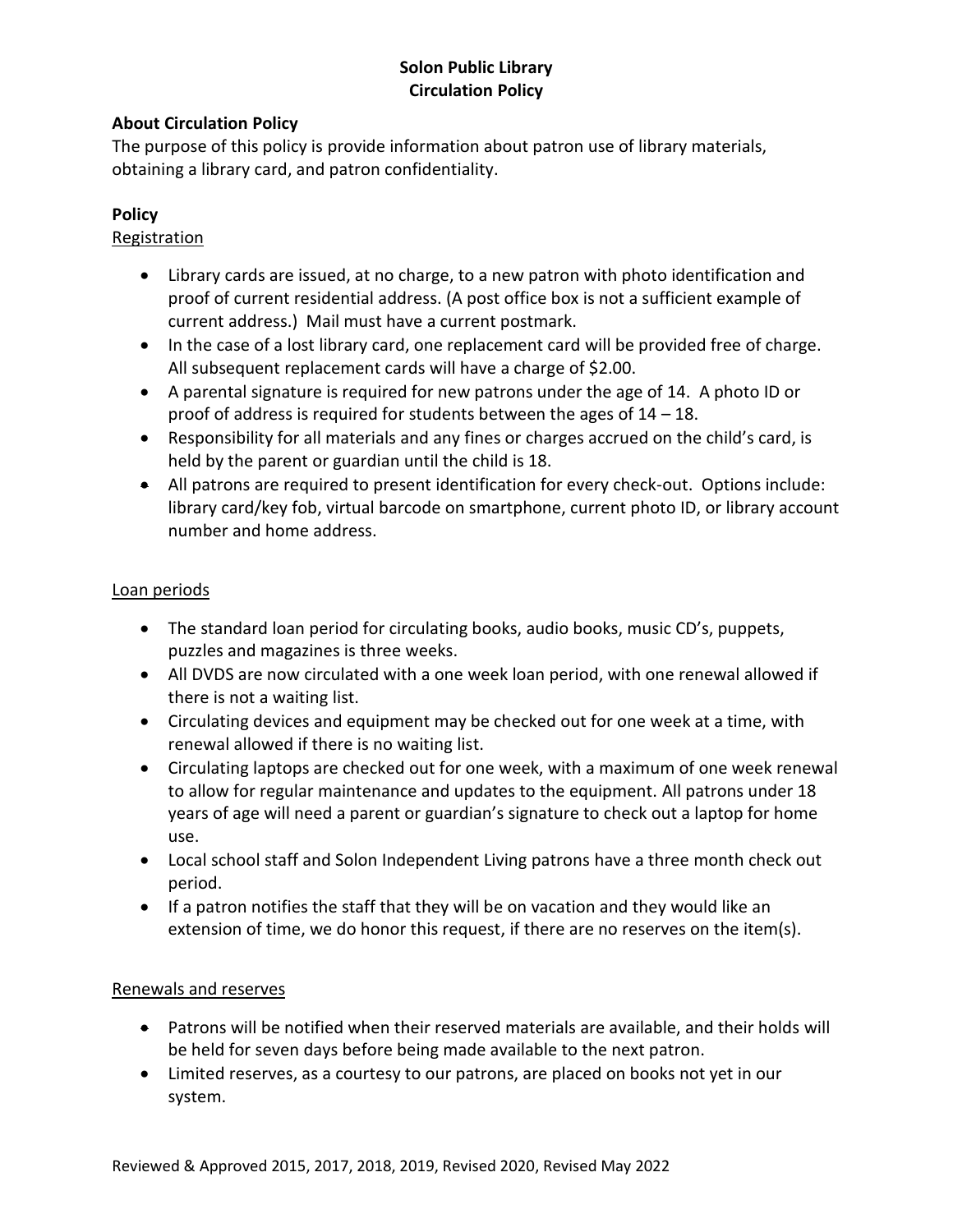## **Solon Public Library Circulation Policy**

- Reserves are not allowed on upcoming movies, before they are placed in our circulation system.
- Three renewals are permitted on all materials, if no other reserves have been placed on these items.
- Renewals may be made by phone or on-line.

Interlibrary Loans (See Interlibrary Loan Policy)

- The Solon Library participates in the state wide interlibrary loan program. This is a reciprocal system: to be able to borrow materials from other libraries, we have to be willing to loan our materials when requested.
- The loan period for ILL's is one month and can be extended, when requested, by the borrowing library.
- We currently do not charge a mailing fee for this service.

## Fines and damages

- Items are to be returned by closing time of the due date.
- Once an item is overdue and has not been returned after 21 days, the patron is reminded of their item(s) due date(s) via phone or email and, if there are no reserves on the item(s), the materials are renewed. Overdue fines are no longer charged for late materials.
- Once a circulating device is overdue, and has not been returned after 7 days, the patron will be reminded of their item(s) due date(s) via phone or email and, if there are no reserves on the item(s), the materials may be renewed. Circulating laptops will not be renewed beyond 2 weeks of total checkout time and must be returned for routine maintenance and updates.
- If item(s) are still overdue after 63 days, 21 days for circulating devices, materials are marked lost and the patron account is charged the cost of replacing the item(s). The patron is notified of this charge with a written notice or email. If the item is returned, the replacement cost is forgiven.
- If the total cost of the lost materials exceeds \$100, a certified letter is sent to the patron which includes the list of replacement costs and a notification that the next step is a visit by the Johnson County Sheriff's Department.
- Fees charged for damaged materials are determined by the Library director. If the replacement fee is paid for an item and then the item is returned undamaged, the money is not refunded.
- Patrons with unpaid fees of more than \$10 will not be permitted to check out additional items. If their account is blocked, they may use a guest pass for the public computers. There is no restriction on in-library use of materials.